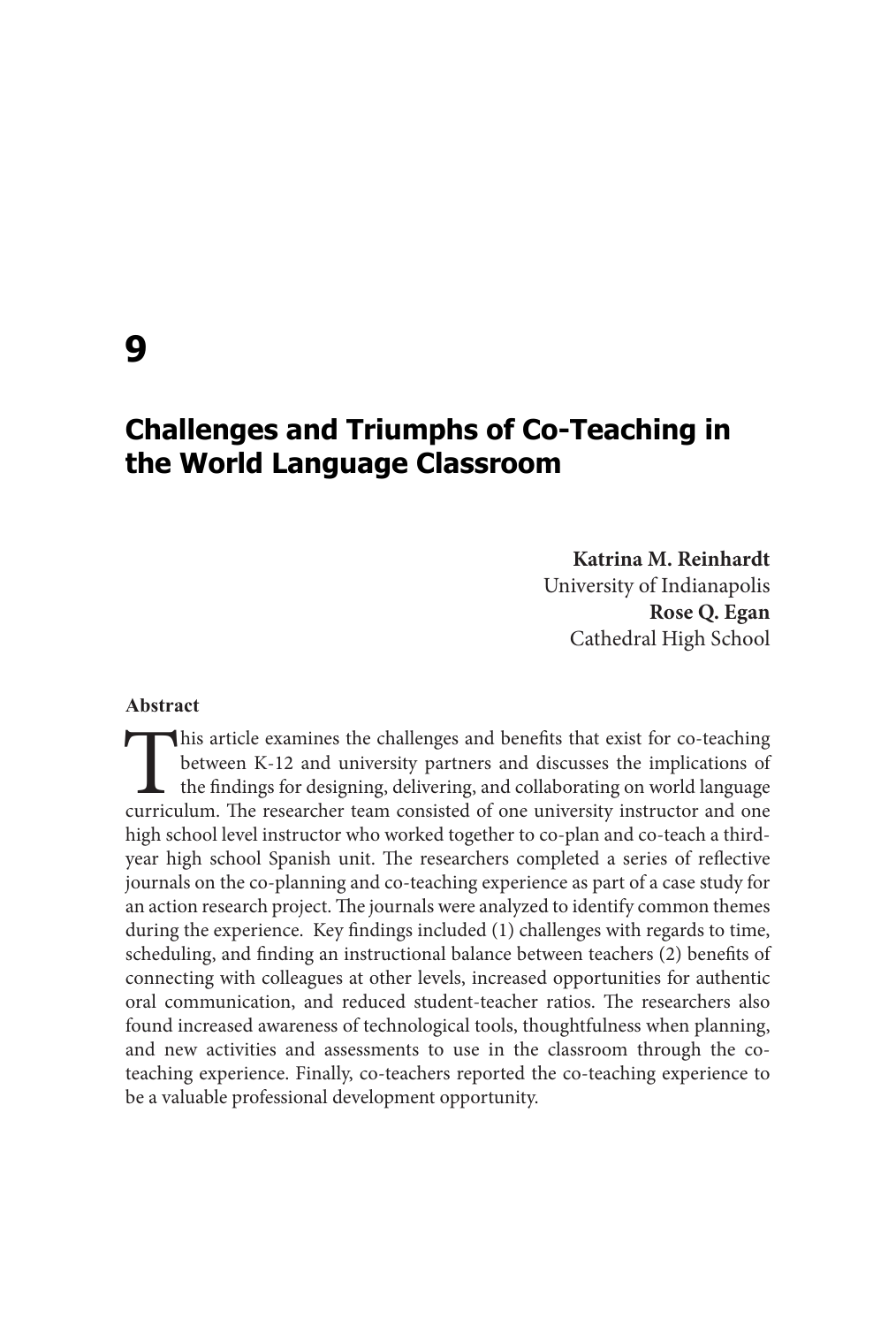### **Introduction**

Put a group of teachers together in a room and what do they do? Talk. Teachers like to talk, to collaborate, bounce ideas off one another, brainstorm with each other, share their successes and to lament their challenges. Teachers are social creatures, but if you consider the typical teacher day, it includes very little time for collaboration and true common planning. Even when time is dedicated to Professional Learning Communities (PLC) or Communities of Practice (COP) or whatever it may be called from district to district, many teachers spend that time getting caught up on the day-to-day administration of their jobs.

Teachers often feel like islands. Once the door closes to the classroom for the allotted amount of class time, the learning environment typically includes only one teacher to the number of students present that day. But what could happen if the learning environment included another teacher: an extra set of eyes, hands and ears; another example of what the target language sounds like; another perspective on vocabulary and grammar explanation; another creative brain to plan lessons? Enter the co-teacher.

ACTFL (American Council on the Teaching of Foreign Languages), along with the NEA (National Education Association) and the ADFL (Association of Departments of Foreign Languages), recommends that the student to teacher ratio in a second language classroom should not exceed 15:1(ACTFL, 2010). Take a peek into the average American second language classroom, and you will find less than ideal circumstances. In a 2009 *New York Times* article comparing class sizes around the world, it was noted that the average secondary classroom in the United States was about 24 students (Rampall, 2009).

This action research project explored a co-taught classroom with 22 students: almost 50% more than the recommended amount by ACTFL. With the addition of the co-teacher, an 11:1 student to teacher ratio was achieved. In additional to the benefits of a small student-teacher ratio, the co-teachers were able to dedicate time to co-planning, co-teaching, and professional development, connecting at least two islands of a much larger archipelago of second language teachers.

### **Literature Review**

Co-teaching is not a new concept in the field of education, reaching back to as early as 1973 (Heck, 2010, p. 6). Therefore, the definitions and interpretations of co-teaching are many. Villa, Thousand, & Nevin (2008) emphasize shared responsibility in their definition: "Co-teaching is two or more people sharing responsibility for teaching some or all of the students assigned to a classroom. It involves the distribution of responsibilities among people for planning, instruction, and evaluation for a classroom of students" (p.5).

Co-teaching originated as a method to better serve special education students in inclusion classrooms (Cook & Friend, 1995). Special educators teamed with general classroom teachers to develop strategies and deliver instruction in which all students could succeed. Literature on co-teaching between general educators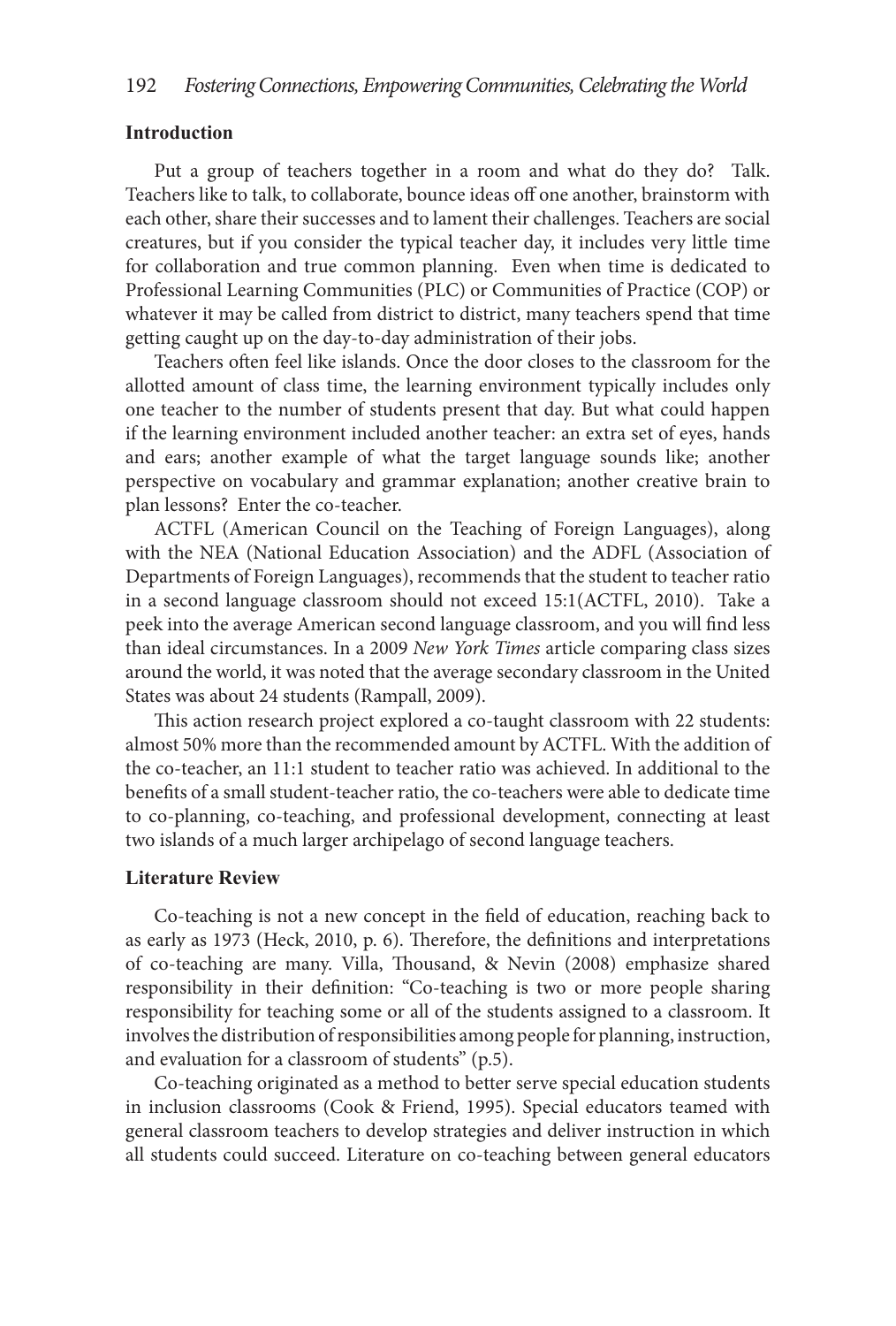and special educators shows positive academic gains for students with disabilities (Magiera & Zigmond, 2005; Murawski and Hughes, 2009).

The success of the co-teaching model led teacher preparation programs across the United States to adopt a similar model for pre-service teachers. In many teacher preparation programs, pre-service teachers now team with classroom teachers to use a co-teaching model for their student teaching experiences. From 2004-2009, St. Cloud State University (SCSU) in Minnesota collected data on their teacher preparation program and co-taught students in first through sixth grade. Researchers compared standardized test scores of the elementary students enrolled in co-taught classrooms to their peers in traditional classrooms. Researchers found statistical significance in academic achievement in reading scores of co-taught students compared to their peers in traditional classrooms for all four academic years in the study. For the math scores, statistical significance in academic achievement was noted in two of the four years (Heck, 2010). With the data confirming co-teaching improves student achievement scores, SCSU has emerged as a leader in training university professors and classroom teachers how to implement co-teaching programs.

One now finds examples of co-teaching at many educational levels, including university. One type of partnership includes a university pre-service teacher education candidate and K-12 teacher for teacher preparation coursework at the university level, as described by the SCSU co-teaching model (Heck, 2010). In such settings, pre-service teachers co-teach with general classroom teachers during their student teaching internship. Research shows that this type of partnership yields pre-service teachers who are more efficient in their practice (Larson, 2008), as well as confident (Pancsofar & Petroff, 2013). Co-teaching at the university level also extends to university faculty pairs in which two professors may co-teach an interdisciplinary course (Ferguson & Wilson, 2011; Letterman & Dugan, 2004). This model is popular in honors courses and humanities, where instructors from the college of arts and sciences team up to deliver courses on literature and music, or history and art, etc.

In other instances, university faculty design field courses where they teach with field or community partners. Rutherford, Walsh, and Rook (2011) describe a type of curriculum delivery focused on co-learning, which they define as an "environment where university faculty and students learn side-by-side with agency staff and clients" (p.482).

What is missing from the literature is research on the benefits and challenges of co-teaching between a university and K-12 partner, both in the field of education and second language acquisition. In addition, rarely does the literature reflect any findings on co-teaching between two educators of the same content area (noninterdisciplinary) other than that of a student teacher/mentor teacher relationship.

### **Research Questions**

This project begins to address what university faculty and K-12 teachers partnerships in the same academic field might look like. Using the co-teaching definition of Villa, Thousand, & Nevin (2008) that focuses on shared responsibility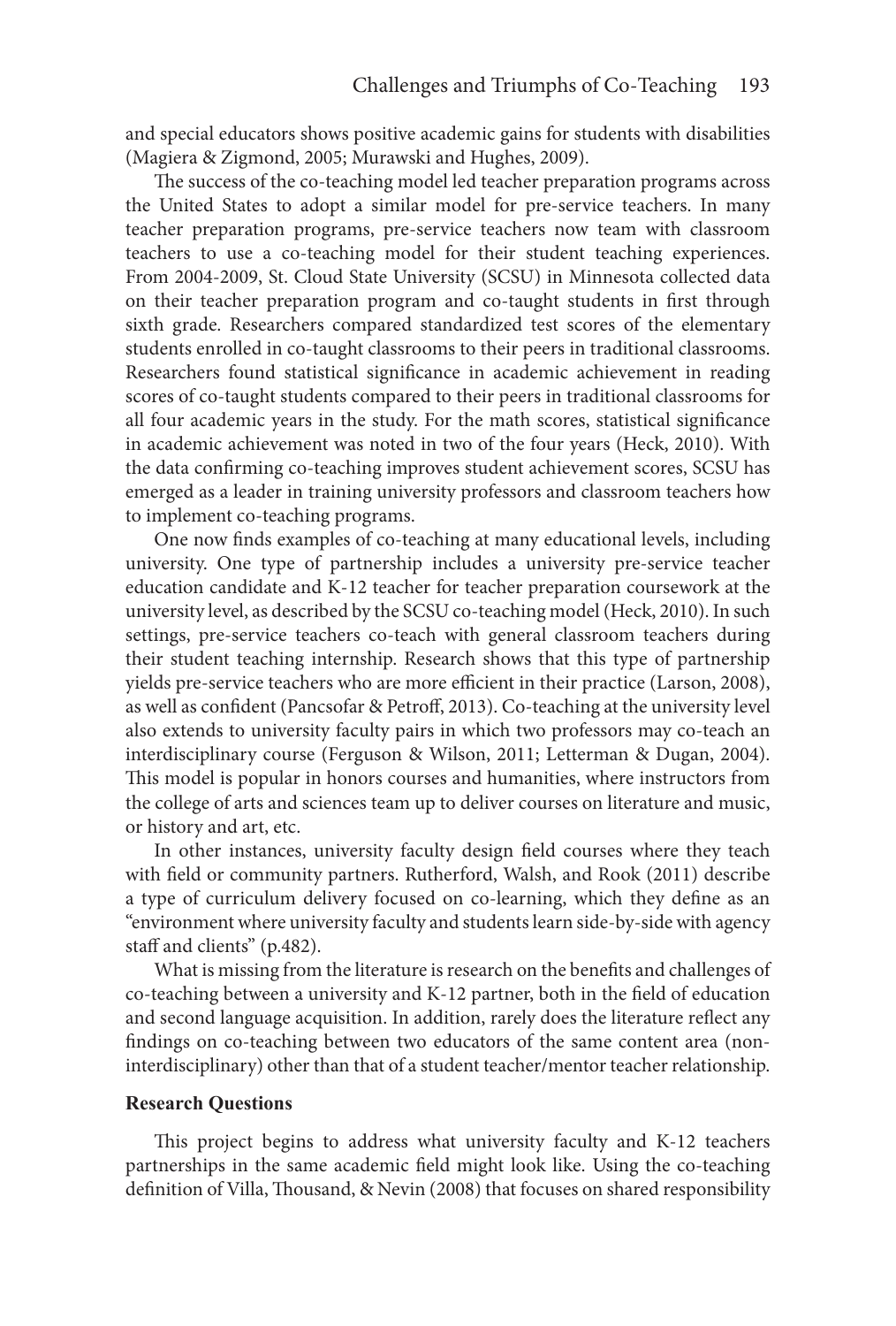for planning, instruction, and evaluation for a classroom of students, this project analyzes the experience and perceptions of a university and K-12 co-teacher in the same academic field. The project is divided into two research areas, co-planning and co-teaching. The project was designed to address the following research questions for each of the two research areas.

# *Co-Planning*

- RQ1. How would you describe the lesson planning process when working with a co-teacher as compared to planning alone.
- RQ2. What modifications could be made so that co-teaching planning would work better for future lessons?
- RQ3. Describe today's challenges regarding lesson planning with a co-teacher.
- RQ4. Describe today's triumphs regarding lesson planning with a co-teacher.

### *Co-Teaching*

- RQ5. What challenges exist for co-teaching between k-12 and university partners?
- RQ6. What benefits exist for co-teaching between k-12 and university partners?
- RQ7. How does this inform our practice when designing and delivering curriculum?

### **Methodology**

A research team of two co-teachers conducted the action research project. Action research is defined as "a disciplined process of inquiry conducted by and for those taking the action" (Sagor, 2000). The purpose of the action research project was to improve understanding of co-teaching as an instructional method and reflect upon how it might impact teaching practices. For the purpose of the action research project, the researchers employed a case study of a Spanish course at the high school level to gather data to address the research questions. The case study method was selected due to its value in allowing researchers to gain deeper understanding of an issue. Case studies are often used by researchers to examine real-life situations, issues, and problems and can strengthen the knowledge of what is already known about an event or phenomena through analysis of a particular event, circumstance, or situation. Case studies have been used across many disciplines, particularly by social scientists, as a method that uses qualitative research to examine real-life situations and "provide the basis for the application of ideas and extension of methods" (Soy, 1997). Specifically, this project used the case study method to examine how various users (high school and university faculty) perceive co-teaching strategies in the Spanish classroom and the implications these perceptions have on curriculum planning, course delivery, and professional development. This case study made use of several journal questions to gather a well-rounded view of co-teaching in the Spanish classroom.

# *Participants and setting*

For this project the team of co-teachers consisted of one university instructor and one high school level instructor who worked together to co-plan and co-teach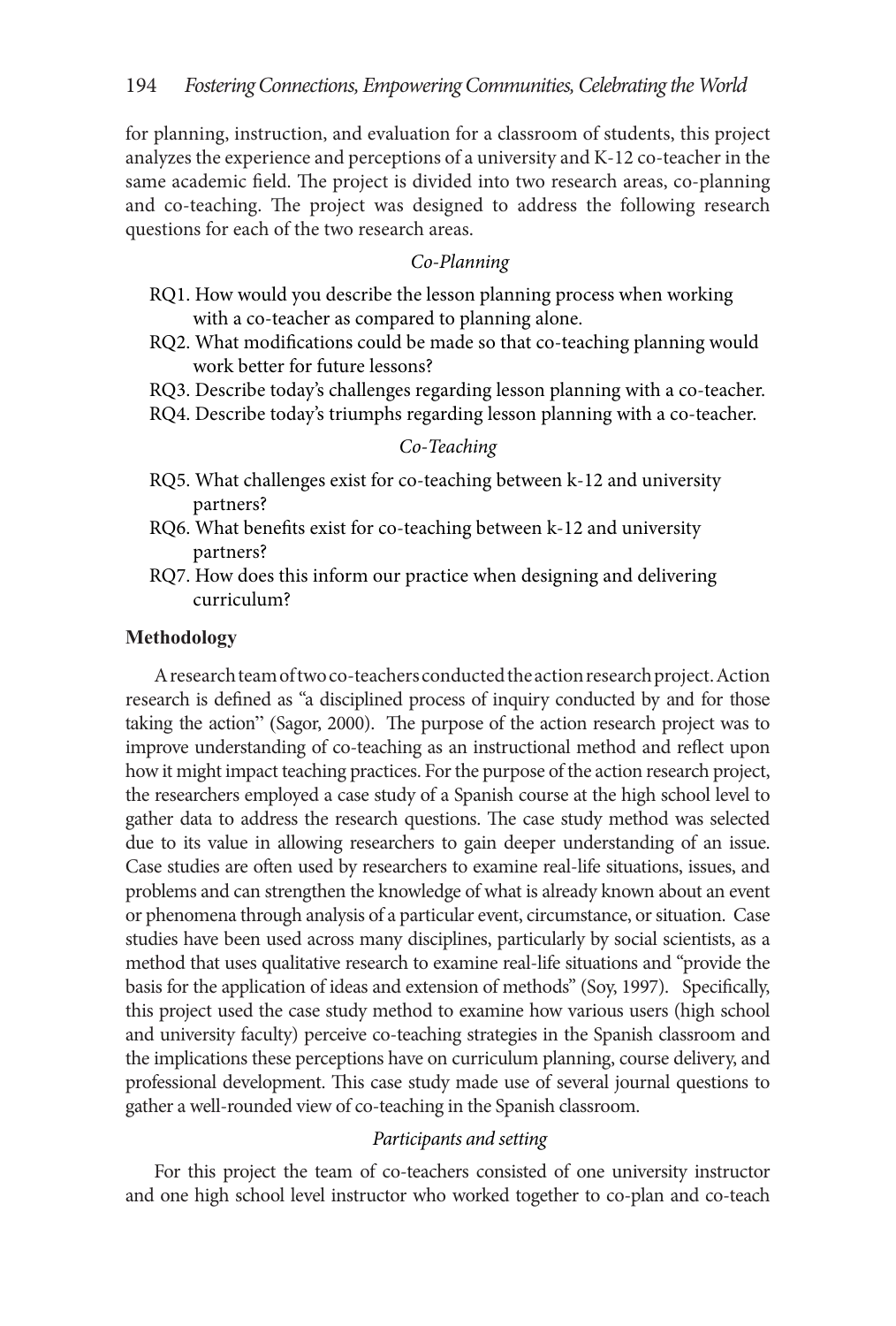a third-year high school Spanish unit. The university instructor taught at a small, Midwestern, private liberal arts college while the high school instructor taught at a mid-sized, private, Midwestern high school. The co-planning sessions occurred at various locations including a coffee shop, the high school, and the university. The coteaching sessions were delivered in the high school classroom.

# *Project Design & Details*

The project was designed and implemented in six stages:

**Stage 1.** Co-teachers met to choose week, topic, class, and academic level for the project, as well as co-plan. Lessons were to include formative/summative assessments and best practices for the discipline. Co-teachers were to use the St. Cloud Co-teaching Methods (adapted from Cook & Friend, 1995). See Table 1: Co-Teaching Strategies.

| Strategy                                   | Description                                                                                                                                                                                                                                                                                                                                                                                                                 |  |  |
|--------------------------------------------|-----------------------------------------------------------------------------------------------------------------------------------------------------------------------------------------------------------------------------------------------------------------------------------------------------------------------------------------------------------------------------------------------------------------------------|--|--|
| One Teach,<br>One Observe                  | One teacher has primary instructional responsibility while the other<br>gathers specific observational information on students or the (instructing)<br>teacher. The key to this strategy is to have a focus for the observation                                                                                                                                                                                             |  |  |
| One Teach,<br>One Assist                   | One teacher has primary instructional responsibility while the other<br>teacher assists students with their work, monitors behaviors, or corrects                                                                                                                                                                                                                                                                           |  |  |
| Station<br>Teaching                        | The co-teaching pair divides the instructional content into parts and<br>the students into groups. Groups spend a designated amount of time at<br>each station. Often an independent station will be used.                                                                                                                                                                                                                  |  |  |
| Parallel<br>Teaching                       | Each teacher instructs half of the students. The two teachers are<br>addressing the same instructional material and present the lesson using<br>the same teaching strategy. The greatest benefit is the reduction of<br>student to teacher ratio.                                                                                                                                                                           |  |  |
| Supplemental<br>Teaching                   | This strategy allows one teacher to work with students at their expected<br>grade level, while the co-teacher works with those students who need<br>the information and/or materials extended or remediated.                                                                                                                                                                                                                |  |  |
| Alternative/<br>Differentiated<br>Teaching | Alternative teaching strategies provide two different approaches to<br>teaching the same information. The learning outcome is the same for<br>all students, however the instructional methodology is different.                                                                                                                                                                                                             |  |  |
| Team<br>Teaching                           | Well planned, team-taught lessons, exhibit an invisible flow of<br>instruction with no prescribed division of authority. Using a team<br>teaching strategy, both teachers are actively involved in the lesson.<br>From a student's perspective, there is no clearly defined leader, as both<br>teachers share the instruction, are free to interject information, and<br>available to assist students and answer questions. |  |  |

**Table 1: Co-Teaching Strategies**\*

\* St. Cloud State University. (2011). Co-Teaching in Student Teaching. *Teacher Quality Enhancement Center*. Retrieved from http://www.cehd.umn.edu/TERI/Co-Teaching/ Foundations/Resources/SCSU-Facts-Sheet.pdf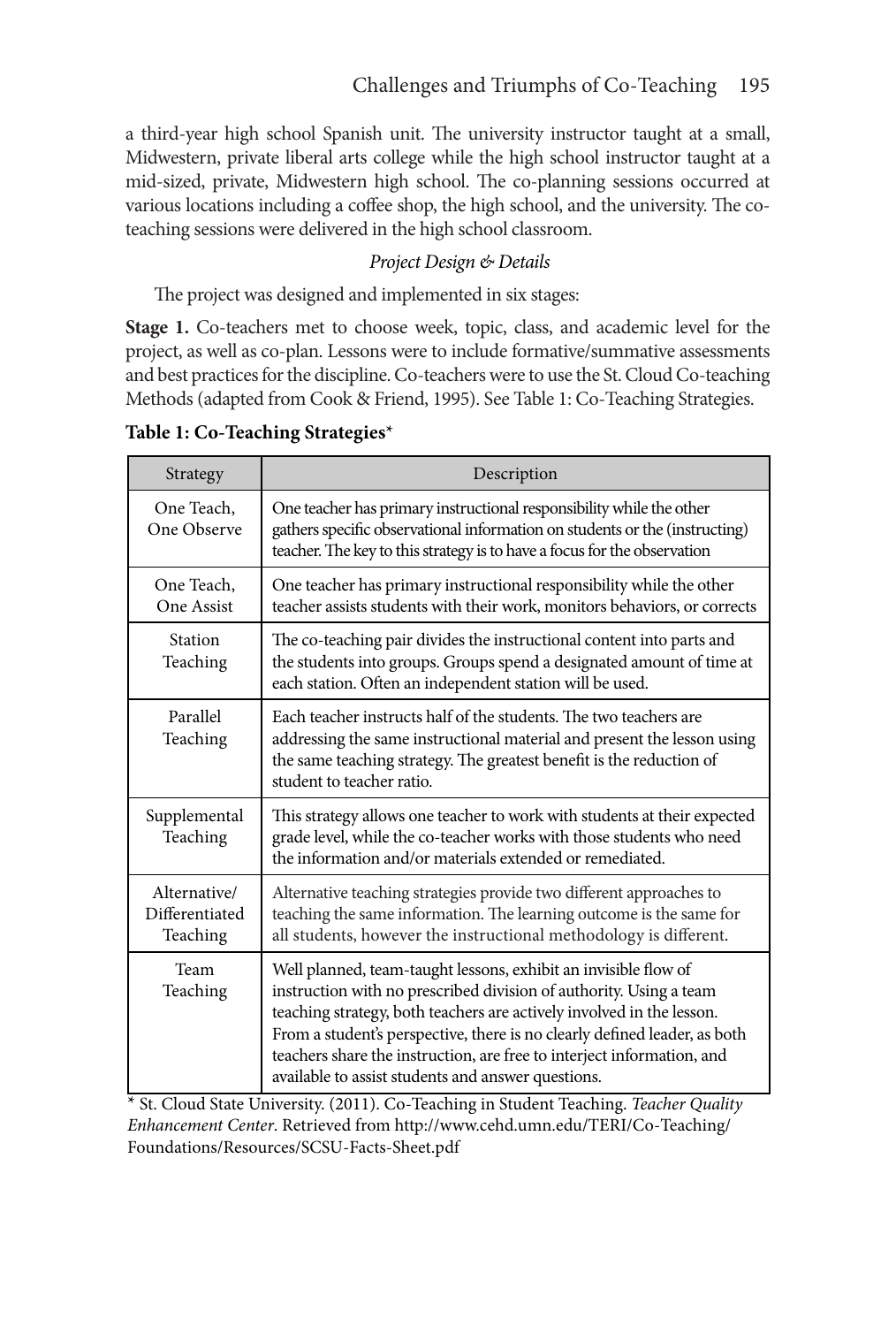During Stage 1 of the project, co-teachers met to co-plan the lessons. Coteachers elected to teach a three-week unit in a third-year high school Spanish course. The unit revolved around careers vocabulary in the target language, with a grammar focus on the subjunctive tense. Due to the schedule of the co-teachers as well as the way the unit would progress from start to finish, it was determined that the first three days of the unit would be co-taught. The middle week of the unit was devoted to student workshop time and would not necessitate a co-teacher. The last three days of the unit before the final assessment would also be co-taught. Each lesson consisted of a 45-minute class period and used a co-teaching strategy (listed above in Table 1: Co-Teaching Strategies).

**Stage 2.** Co-teachers kept a personal reflective journal of what they see as strengths and challenges of co-planning between university and K-12 partners.

The co-teachers agreed to answer the prompts on the Co-Planning Journal (see Appendix A) in order to gather data on RQ1, RQ2, RQ3, and RQ4.

**Stage 3.** Co-teachers taught a series of lessons together during one unit of the class.

Co-teachers delivered the planned unit, including 6 co-taught lessons over a series of three weeks. See Table 2: Unit Plan for lesson details.

| <b>Strategy</b>         | <b>Activity</b> | Description                                                                                                                                                                                                                                                                                                                                                                                                              |
|-------------------------|-----------------|--------------------------------------------------------------------------------------------------------------------------------------------------------------------------------------------------------------------------------------------------------------------------------------------------------------------------------------------------------------------------------------------------------------------------|
| Team Teaching           | Warm<br>Up      | Conjugations of verb ser using worksheet (Note:<br>Daily warm-ups were selected to review verb con-<br>jugations in all tenses taught up to this point)                                                                                                                                                                                                                                                                  |
|                         | Activity<br>#1  | Presentation of Nurse infographic Padlet for<br>students to post observations **                                                                                                                                                                                                                                                                                                                                         |
|                         | Activity<br>#2. | Introduction of non-cognate career vocabulary<br>using circumlocution (modeling)                                                                                                                                                                                                                                                                                                                                         |
|                         |                 |                                                                                                                                                                                                                                                                                                                                                                                                                          |
| <b>Station Teaching</b> | Warm<br>Up      | Conjugations of the verb tener using flubaroo/<br>Google Form                                                                                                                                                                                                                                                                                                                                                            |
|                         | Activity<br>#1  | Co-teachers developed four stations<br>(1) Small group discussion on infographic questions<br>with co-teacher<br>(2) Online career test in target language with writing<br>prompts<br>(3) Circumlocution vocabulary activity and writing<br>definitions in small groups<br>(4) Grammar lesson on subjunctive. Students to<br>rotate through stations. Complete two stations on day<br>two and two stations on day three. |
|                         |                 |                                                                                                                                                                                                                                                                                                                                                                                                                          |

### **Table 2: Unit Plan**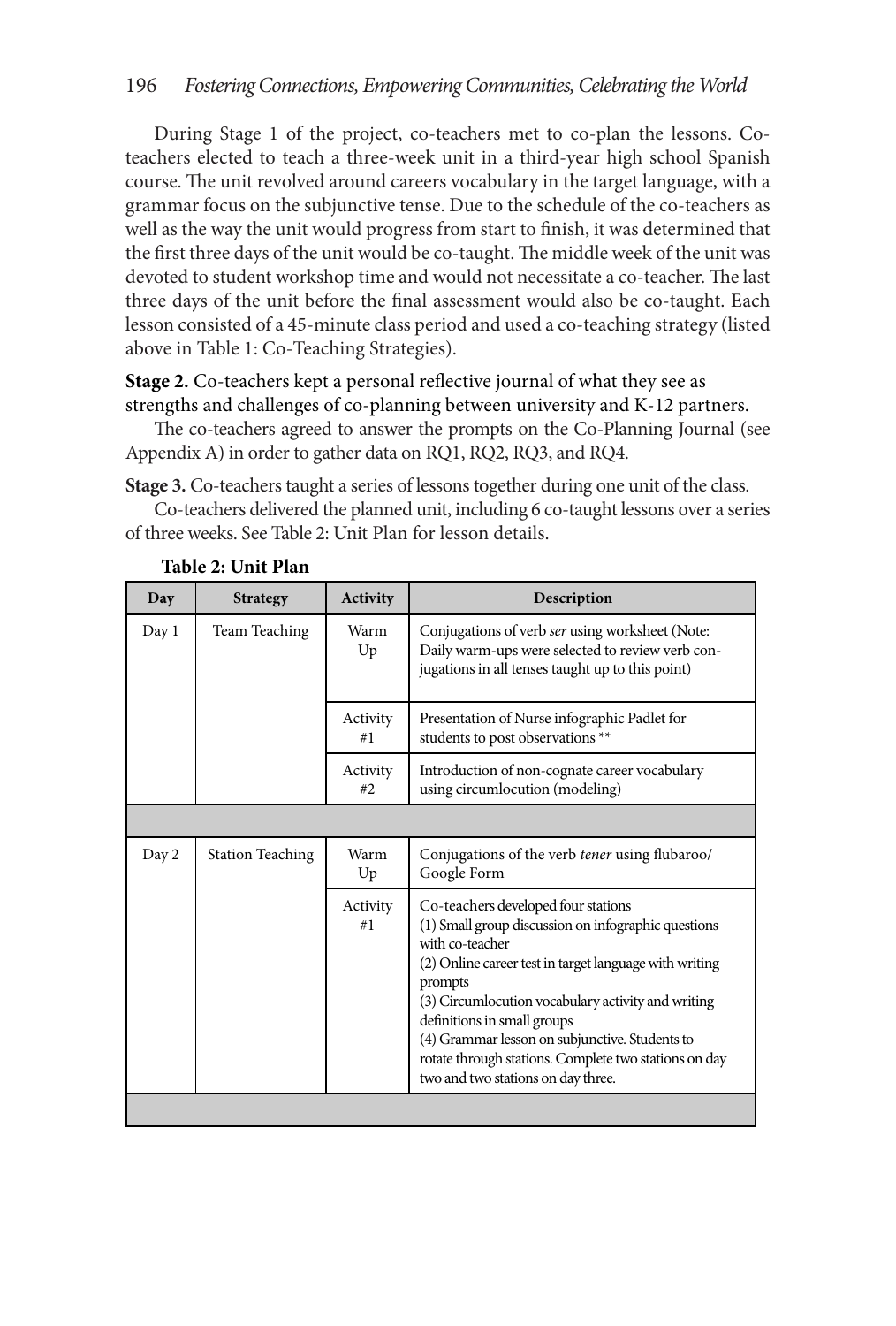# Challenges and Triumphs of Co-Teaching 197

| Day 3          | <b>Station Teaching</b>        | Warm<br>Up     | Conjugations of the verb estar using a Kahoot review<br>game                                                                                                                                                                                                   |  |  |  |
|----------------|--------------------------------|----------------|----------------------------------------------------------------------------------------------------------------------------------------------------------------------------------------------------------------------------------------------------------------|--|--|--|
|                |                                | Activity<br>#1 | Students complete the two stations remaining<br>stations from day two                                                                                                                                                                                          |  |  |  |
|                |                                |                |                                                                                                                                                                                                                                                                |  |  |  |
| Middle<br>Week | n/a                            | Work-<br>shop  | Workshop time for students to research and<br>create their own career infographics                                                                                                                                                                             |  |  |  |
|                |                                |                |                                                                                                                                                                                                                                                                |  |  |  |
| Day 4          | Alternative/<br>Differentiated | Warm<br>Up     | Conjugations of the verb <i>dar</i> with an answer key<br>to identify common mistakes                                                                                                                                                                          |  |  |  |
|                | Teaching                       | Activity<br>#1 | Students grouped into two groups based on<br>ability. Each co-teacher delivers lesson on<br>impersonal expressions to her group.                                                                                                                               |  |  |  |
|                |                                | Activity<br>#2 | Co-teachers model a career fair assessment<br>conversation                                                                                                                                                                                                     |  |  |  |
|                |                                |                |                                                                                                                                                                                                                                                                |  |  |  |
| Day 5          | Team Teaching                  | Warm<br>Up     | Conjugations of the verb ir                                                                                                                                                                                                                                    |  |  |  |
|                |                                | Activity<br>#1 | Students participate in the career fair oral<br>assessments using the infographics that they<br>designed during the middle week. Co-teachers<br>team teach/lead the assessment and evaluate<br>students using determined rubrics.                              |  |  |  |
|                |                                |                |                                                                                                                                                                                                                                                                |  |  |  |
| Day 6          | Team Teaching                  | Warm<br>Up     | Conjugations of the ver                                                                                                                                                                                                                                        |  |  |  |
|                |                                | Activity<br>#1 | Continued from Day 5. Students participate in<br>the career fair oral assessments using the info-<br>graphics that they designed during the middle<br>week. Co-teachers team teach/lead the assess-<br>ment and evaluate students using determined<br>rubrics. |  |  |  |

\*\* This activity became homework due to 2-hour delay (inclement weather) schedule

**Stage 4.** Co-teachers will co-evaluate projects and student learning that occurs during the co-taught unit.

The co-teachers co-evaluated the end of unit projects using different evaluation tools each day.

**Stage 5.** Co-teachers keep a personal reflective journal daily of what they see as strengths and challenges during the co-teaching sessions.

The co-teachers agreed to answer the prompts on the Lesson Delivery Journal (see Appendix B) in order to gather data on RQ5, RQ6, and RQ7.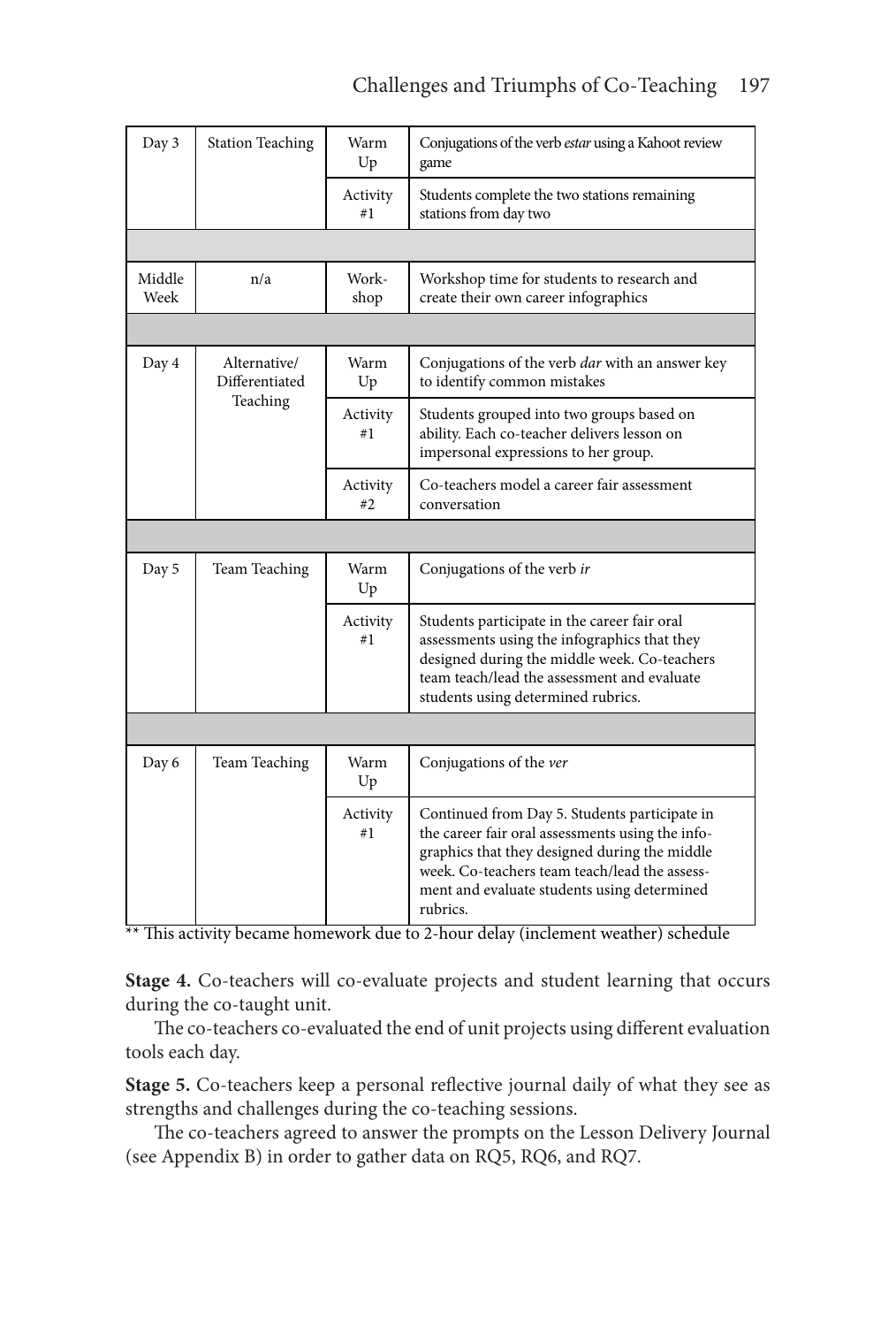**Stage 6.** Co-teachers met to analyze results from journals on co-planning and coteaching.

Co-teachers met to analyze their co-planning and co-teaching journal for common themes. Journals were analyzed using a constant comparative method in order to find patterns within the narratives (Glaser and Strauss, 1967).

### *Data Collection*

The Co-teachers provided two data sets for the project. The first data set consisted of a series of co-planning journals (see Appendix A). The co-planning journal contained a series of open-ended prompts for participants to use during reflection on lesson planning during the co-teaching experience. The second data set is similar to the first, but focused on the lesson delivery experience. The second data set collected information from a lesson delivery journal (see Appendix B), which contained a series of open-ended prompts for teachers to use during lesson delivery during the co-teaching experience.

### **Results & Discussion**

The results of the planning and lesson delivery journal analyses are organized below according to each research question.

### *Co-Planning*

**RQ1.** How would you describe the lesson planning process when working with a co-teacher as compared to planning alone?

Journals revealed that co-teaching was more time consuming than individual lesson planning for classes. Co-teachers noted that although the process took more time it was not a negative characteristic of the co-planning experience. Both teachers found value in having an additional teacher with whom to collaborative and brainstorm

creative strategies, and troubleshoot common problems encountered in the modern language classroom. Both teachers thought that they produced a better quality unit after having time to plan and think through each teaching strategy and activity with a partner. In addition, the co-teachers found co-planning to be a more social activity and not as isolating as teaching alone can sometimes be. Although their discussions would occasionally diverge from the lesson topic, most discussion still revolved around teaching strategies and new methods of teaching modern language.

**RQ2.** What modifications could be made so that co-teaching planning would work better for future lessons?

The university co-teacher struggled with unfamiliarity of the students, making it harder to plan and differentiate for their unique learning needs. One modification for this would be to select a unit to plan at the beginning of the year, so both the assigned classroom teacher and the co-teacher have equal knowledge of the students and their abilities. The co-teachers also planned their lesson a month in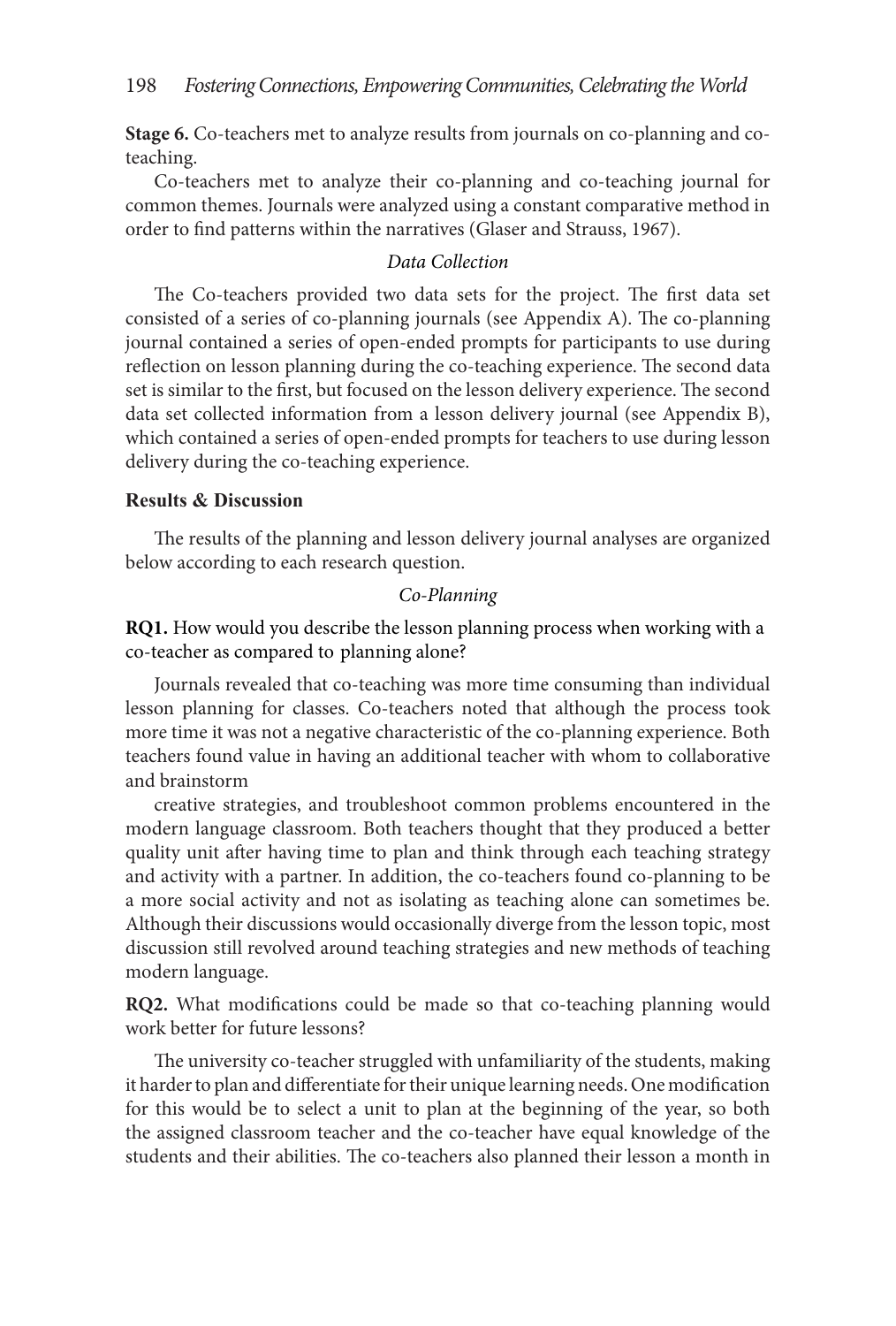advance (due to calendars and timing), and it may have been more effective to plan closer to the date of lesson delivery.

**RQ3.** Briefly describe today's challenges regarding lesson planning with a coteacher.

As mentioned in RQ2, one major challenge for the university professor was unfamiliarity with the students. In addition, co-planning was a struggle for the university co-teacher as she was unfamiliar with the sequence of the curriculum and the previous content covered in the course. The journals showed that time commitment was a challenge. Finding time to meet when both teachers had different workdays, work hours, and work locations made it challenging.

**RQ4.** Briefly describe today's triumphs regarding lesson planning with a co-teacher.

Both co-teachers expressed that they found the co-planning experience to be more dynamic and enjoyable than individual planning. The opportunity to converse with another professional in their field left them feeling excited about their chosen profession and gave them renewed energy for teaching. In addition, co-teachers were able to grow professionally from planning with each other, learning of new ideas, strategies, and technologies to incorporate in their respective classroom. Finally, as noted above, both co-teachers agreed that the unit they planned together was a stronger lesson sequence than if they had planned alone.

# *Co-Teaching*

**RQ5.** What challenges exist for co-teaching between k-12 and university partners?

The journals on co-teaching revealed several challenges during the experience. Two initial challenges were finding a balance of instructional time between the two co-teachers and finding a rhythm between the two teachers' instructional styles. Both teachers noted that as the experience continued, they were better able to find that "back and forth flow" between the two of them. As the pair logged more cotaught classes together, they were better able to balance instructional time and flow between who was leading the activities as well. This is not surprising, as many new experiences in the teaching field (new curriculum, new position, new colleague, new course) may require an adjustment period. Although it took the co-teachers a few class sessions to find their instructional flow, they found the rewards worth the initial challenges.

Additional challenges came from items outside the co-teacher›s control, such as weather and scheduling. Teaching in the Midwest in the winter runs the risk of having snow/weather delays that then require adjusting the daily teaching schedule. Such weather and adjustments made it difficult for the co-teacher to arrive in time for the right class period and return to her campus in time to teach her regularly scheduled classes. Scheduling co-teaching units at the beginning or end of the school year can minimize these challenges, when weather is typically less of a scheduling issue.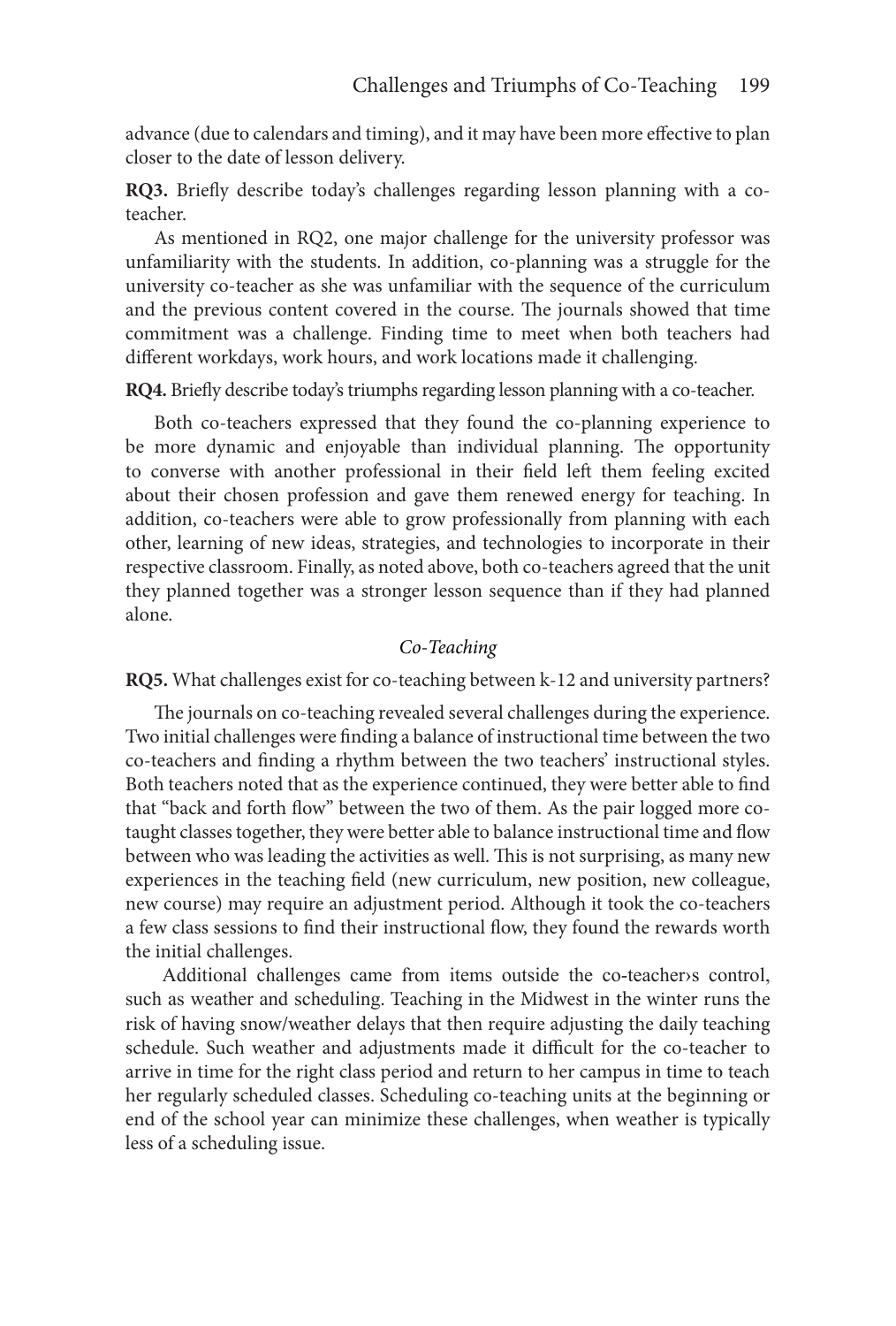**RQ6.** What benefits exist for co-teaching between K-12 and university partners?

As with the challenges for co-teaching, there were several benefits. First, when the co-teachers used the Alternative/ Differentiated Teaching strategy, they were able to divide the class into two smaller teaching groups. This led to a lower student-to-teacher ratio and provided more individual attention on the students. In addition, students could be grouped by ability and instruction could be more appropriately designed and paced to meet their current learning levels and abilities.

Co-teachers found that by having an additional teacher they were able to provide more opportunities for students to speak and/or ask questions, thus increasing language production during the class period. An additional teacher in the classroom created more opportunities for students to interact with a teacher, participate in the target language, and listen to live conversations between two proficient speakers. Co-teachers found that the experience also increased time of task and produced better behavior from the students. These results were not surprising, as having an extra adult in the classroom can help with issues of classroom management.

The university co-teacher also noted that she felt more connected to the K-12 field through this experience. She came away from this experience with a better understanding of how the field had changed since she moved from K-12 to university teaching 5 years earlier. Specifically, she noted the role of technology in the classrooms (as the K-12 classroom was a 1-to-1 iPad classroom). Typically university teachers in the College of Arts and Sciences have not taught their discipline at the high school level, or have been out of the k-12 field for several years, so participating in such an experience can bring new awareness to their discipline.

**RQ7.** How does this inform our practice when designing and delivering curriculum?

By working with a peer in a co-teaching experience, the co-teachers made several discoveries on how their practice was altered. Both co-teachers mentioned a more deliberate and thoughtful planning experience when working with a peer. What might have been a rushed, "what am I going to do tomorrow?" planning experience was converted into scheduled, prioritized planning session. Instead of defaulting to using the lesson plan from last year or last semester, co-teachers were able to take a deeper look at their plans, recall the positive and negatives of the lesson, and search for creative solutions as well as discuss new methods with a partner. The co-teacher focused on altering the lessons to involve more student interaction with the language and production opportunities. Overall, this collaboration led to what the teachers thought was a stronger, more thoughtful unit.

The co-teachers also noticed that co-teaching influenced their planning and grading of assessments. During one of the activities, both co-teachers graded the students using the same rubric, and then compared scores. Co-teachers were able to see if they had reached interrater reliability, which led to confirming and affirming that the teacher was assessing the students fairly and consistently with the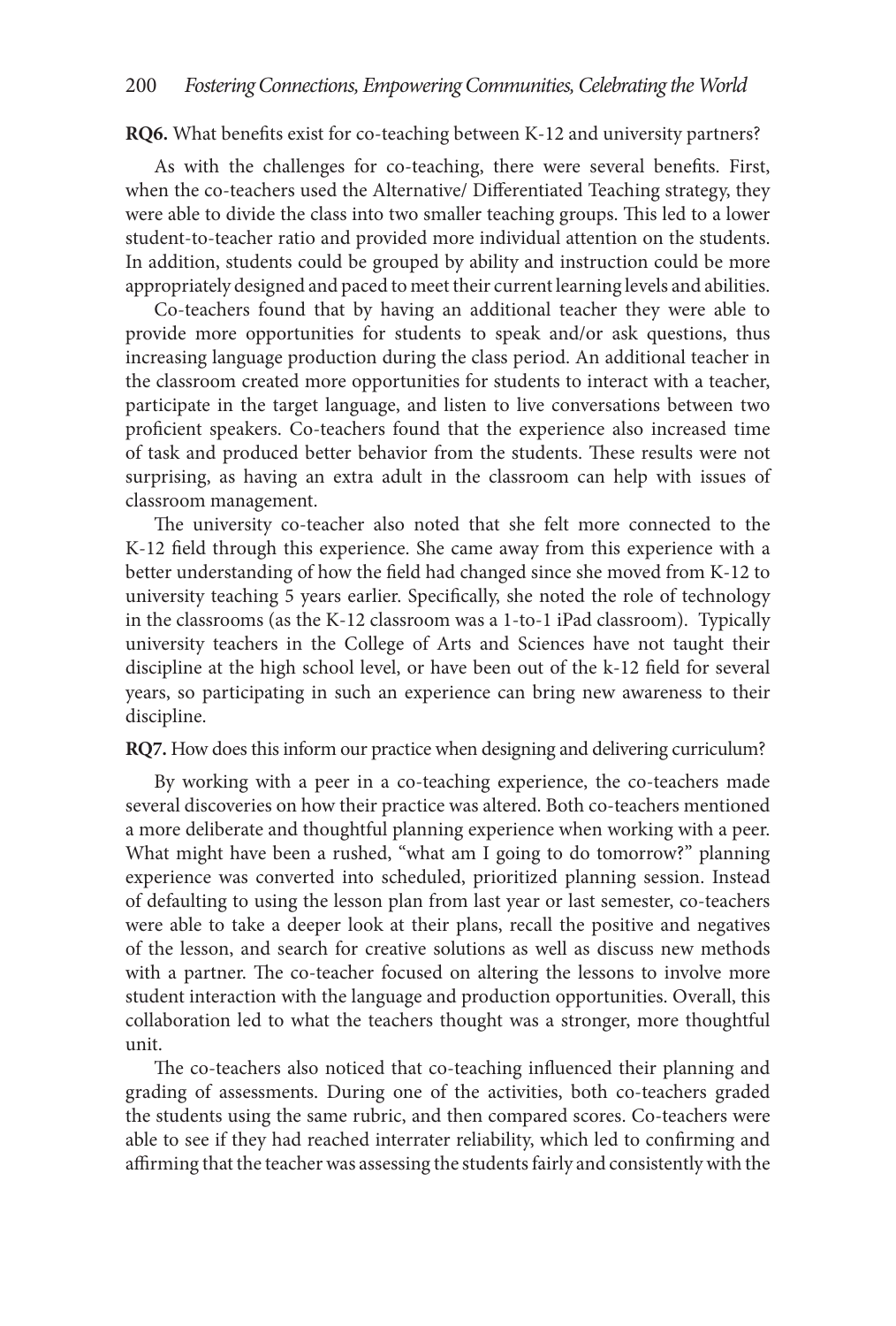rubric. In addition, co-teachers were able to brainstorm new ways of assessment and providing students with feedback for oral activities.

Both co-teachers found that they were "better together" and increased their awareness of not only their own practice, but of what was happening in their field at other levels, K-12 or university. The co-teachers felt like the experience was productive professional development time, where they were able to actually plan for a class, while at the same time reflect on their teaching and collaborating on ways to improve instruction. Instead of leaving a professional development presentation with ideas only, they were able to use the time to actually create better units and lessons.

### **Conclusions, Limitations, and Recommendations**

The results from the journals on the co-teaching experience led the co-teachers to believe that co-teaching may be a great professional development tool to engage teachers. Collaborating with peers can provide teachers with new ideas and help keep the passion alive for the profession. The co-teaching experience did call for extra time, but the extra time created multiple professional benefits including 1) time for reflection on personal practice, 2) exposure to new ideas, strategies, technologies and assessments, 3) stronger units with more opportunities for student language production, 4) increased opportunities to model live, authentic communication between proficient speakers, 5) confirmation of assessment reliability and 6) additional feedback for students on their work/abilities. These benefits outnumber the challenges that came with the project, which were 1) balance/flow in the classroom, and 2) scheduling.

The results of this project are limited due to the small number of participants. This project looked at a singular team of two teachers. Future co-teaching projects should strive to include more co-teaching teams to see if findings among multiple teaching pairs would be similar to the findings presented here. In additional to the journals, researchers may want to conduct a formal survey on the co-teaching teams with both Likert scale and open-ended questions to measure teacher perceptions and satisfaction during the experience. Also, while the co-teachers collected informal feedback from the students during this project, future projects should conduct a formal survey of the students using both Likert scale and openended questions to measure students' perceptions of the co-teaching experience. Future projects should also consider having a control class with one teacher and a project class that is co-taught. Assessment scores could then be compared between the control class and the co-taught class to see if student assessment scores increase through participation in a co-taught classroom. Finally, researchers may want to look more specifically at the challenges and benefits of one or all of the individual co-teaching strategies (listed in Table 1).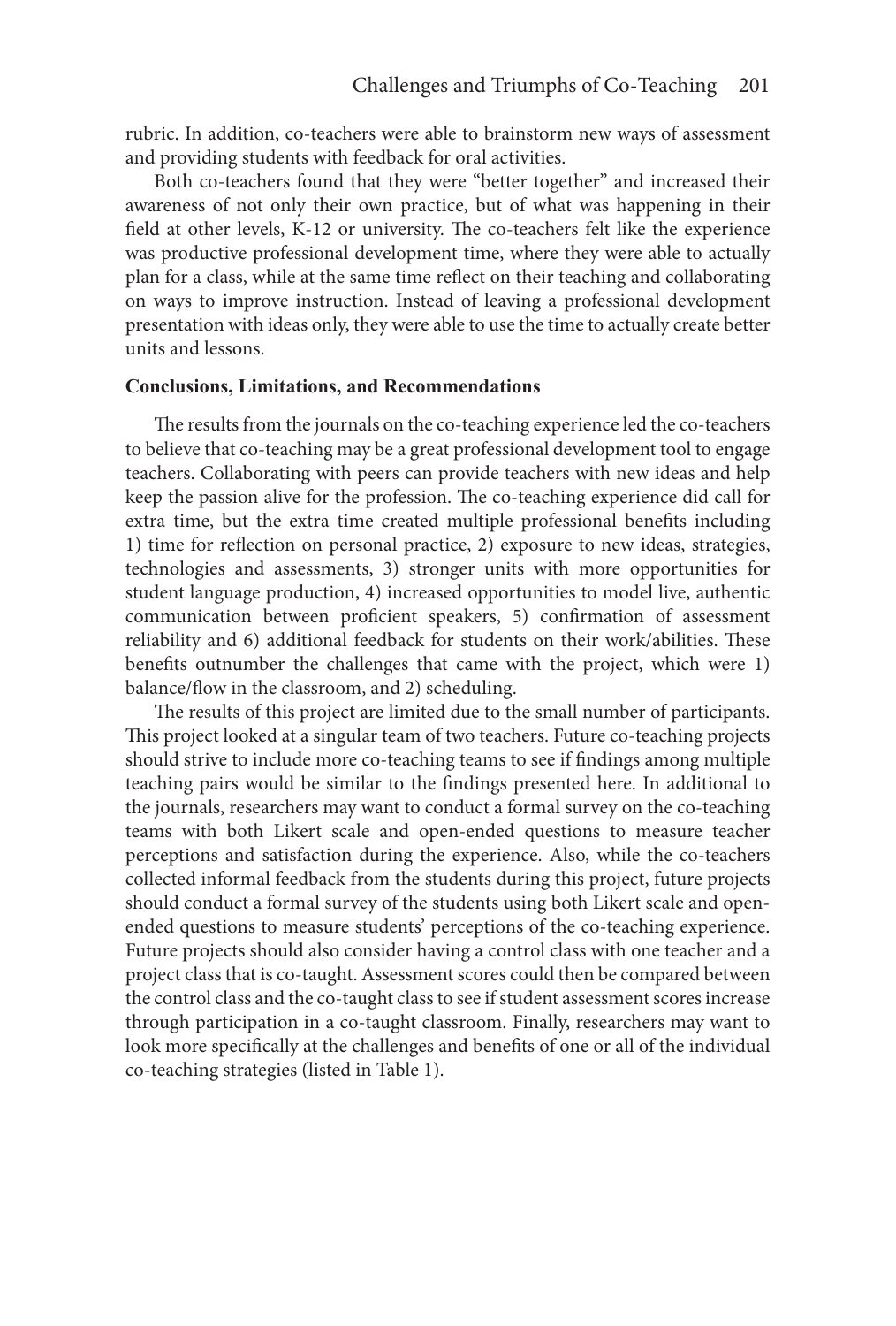### **References**

- ACTFL. (2010). Maximum Class Size. *American Council on the Teaching of Foreign Languages*. Retrieved from http://www.actfl.org/news/position-statements/ maximum-class-size.
- Cook, L., & Friend, M. (1995). Co-Teaching: Guidelines for creating effective practices. *Focus on exceptional Children*, 28 (3), 1-17.
- Ferguson, J., & Wilson, J. C. (2011). The Co-Teaching Professorship: Power and Expertise in the Co-Taught Higher Education Classroom. *Scholar-Practitioner Quarterly*, *5*(1), 52-68.
- Glaser, B. & Strauss, A. (1967). *The discovery of grounded theory*. Chicago: Aldine.
- Heck, T. (2010). *Mentoring teacher candidates through co-teaching: Collaboration that makes a difference*. St. Cloud, Minn.: Teacher Quality Enhancement Center, College of Education, St. Cloud State University.
- Larson, W., & Goebel, A. J. (2008). Putting Theory into Practice: A Professional Development School/University Co-Teaching Project. *Journal Of The Scholarship Of Teaching And Learning*, *8*(2), 52-61.
- Letterman, M. R., & Dugan, K. B. (2004). TEAM TEACHING A CROSS-DISCIPLINARY HONORS COURSE. *College Teaching*, *52*(2), 76-79.
- Magiera, K. and Zigmond, N. (2005), Co-Teaching in Middle School Classrooms Under Routine Conditions: Does the Instructional Experience Differ for Students with Disabilities in Co-Taught and Solo-Taught Classes?. Learning Disabilities Research & Practice, 20: 79–85. doi: 10.1111/j.1540- 5826.2005.00123.x
- Murawski W. & Hughes, C. (2009). Response to Intervention, Collaboration, and Co-Teaching: A Logical Combination for Successful Systemic Change. *Preventing School Failure*, 53 (4), 267-277.
- Pancsofar, N., & Petroff, J. G. (2013). Professional Development Experiences in Co-Teaching: Associations with Teacher Confidence, Interests, and Attitudes. *Teacher Education And Special Education*, *36*(2), 83-96.
- Rampall, C. (2009). Class Size around the world. New York Times. Retrieved from http://economix.blogs.nytimes.com/2009/09/11/class-size-around-theworld/?  $r=0$
- Rutherford, G. E., Walsh, C. A., & Rook, J. (2011). Teaching and Learning Processes for Social Transformation: Engaging a Kaleidoscope of Learners. *Journal Of Teaching In Social Work*, *31*(5), 479-492.
- Sagor, Richard. (2000). Guiding School Improvement with Action Research. *Association for Supervision and Curriculum Development*. Retrieved from http://www.ascd.org/publications/books/100047/chapters/What-Is-Action-Research%C2%A2.aspx
- Soy, Susan K. (1997). *The case study as a research method*. Unpublished paper, University of Texas at Austin. https://www.ischool.utexas.edu/~ssoy/ usesusers/l391d1b.htm
- St. Cloud State University. (2011). Co-Teaching in Student Teaching. *Teacher Quality Enhancement Center*. Retrieved from http://www.cehd.umn.edu/ TERI/Co-Teaching/Foundations/Resources/SCSU-Facts-Sheet.pdf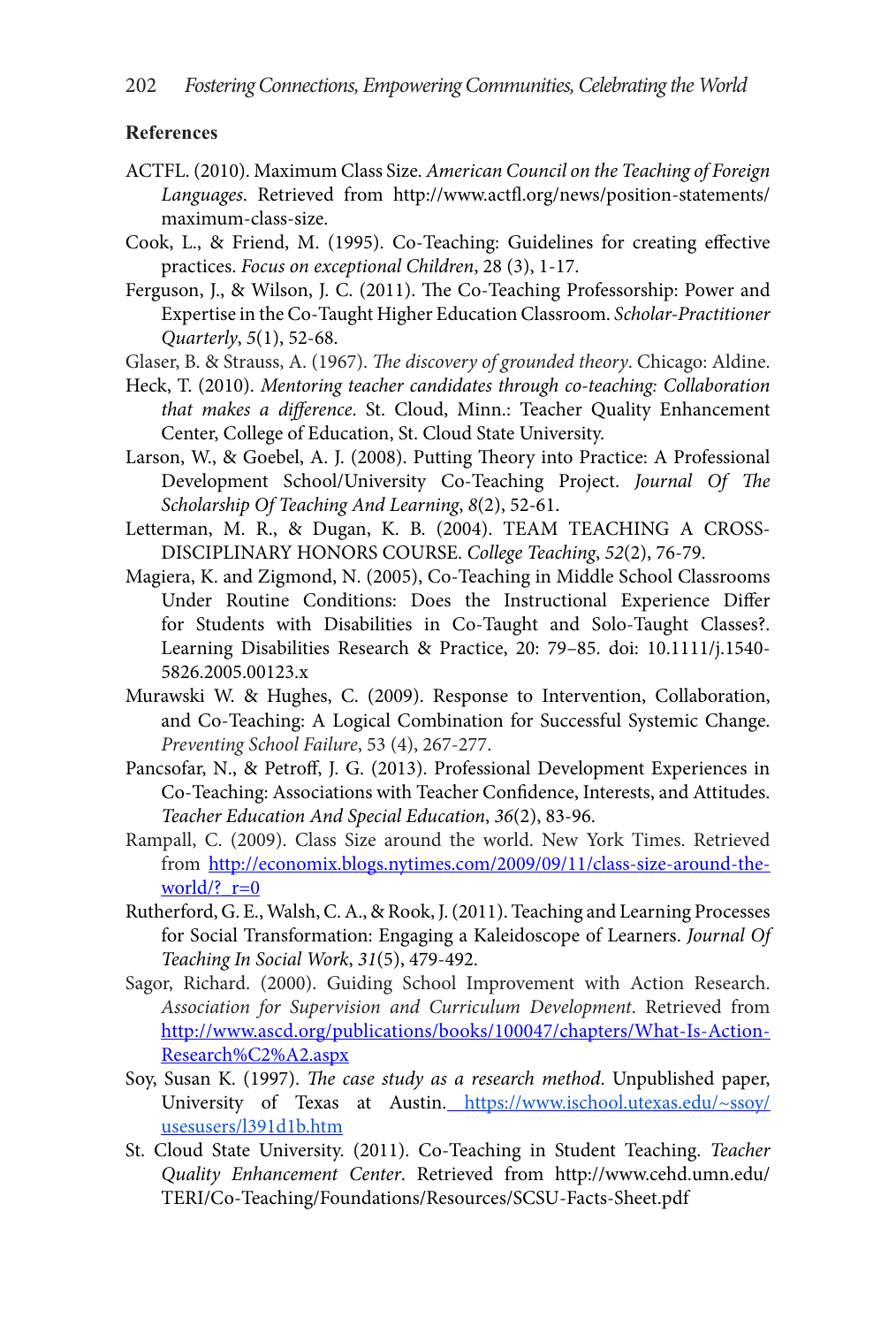Villa, R., Thousand, J. & Nevin, A. (2008). *A guide to co-teaching: Practical tips for facilitating student learning*. (2nd ed.). Thousand Oaks, Calif.: Corwin Press.

# **Appendix A: Co-Teaching Planning Journal**

*Please use the following questions to frame your journal writing on the co-teaching planning experience. You will complete a journal entry for each session you meet with your co-teacher to plan.*

Planning Date: \_\_\_\_\_\_\_\_\_\_\_\_\_\_\_\_ Planning Topic: \_\_\_\_\_\_\_\_\_\_\_\_\_\_\_

- 1. How would you describe the lesson planning process when working with a co-teacher as compared to planning alone?
- 2. What modifications could be made so that co-teaching planning would work better for future lessons?
- 3. Briefly describe today's challenges regarding lesson planning with a coteacher.
- 4. Briefly describe today's triumphs regarding lesson planning with a coteacher.

# **Appendix B: Co-Teaching Lesson Journal**

# **Guiding Questions for this Study:**

- **•** What challenges exist for co-teaching between k-12 and university partners?
- **•** What benefits exist for co-teaching between k-12 and university partners?
- **•** How does this inform our practice when designing and delivering curriculum?

*Please use the following questions to frame your journal writing on the co-teaching planning experience. You will complete a journal entry for each session you meet with your co-teacher to plan.*

Lesson Date: \_\_\_\_\_\_\_\_\_\_\_\_\_\_\_\_\_\_\_\_\_\_\_\_ Lesson Topic: \_\_\_\_\_\_\_\_\_\_\_\_\_\_\_\_\_\_\_\_\_\_\_\_ Lesson Objective: \_\_\_\_\_\_\_\_\_\_\_\_\_\_\_\_\_\_\_\_\_\_\_\_\_\_\_\_\_\_\_\_\_\_\_\_\_\_\_\_\_\_\_\_\_\_\_\_\_\_

- 1. How do you think having a co-teacher during today's lesson impacted/did not impact your students? (their comprehension/engagement/participation/ behavior/interest/time on task/critical thinking, etc.)
- 2. What effect did co-teaching have on the four communication skills (reading, writing, speaking, listening) of the students during the lesson, if any?
- 3. What effect did co-teaching have on the three communicative modes (interpersonal, interpretive and presentational) of the students during the lesson, in any?
- 4. Were there any results/situations in class that surprised you (specific to coteaching or student behavior/outcomes)?
- 5. How was your lesson delivery different when working with a co-teacher?